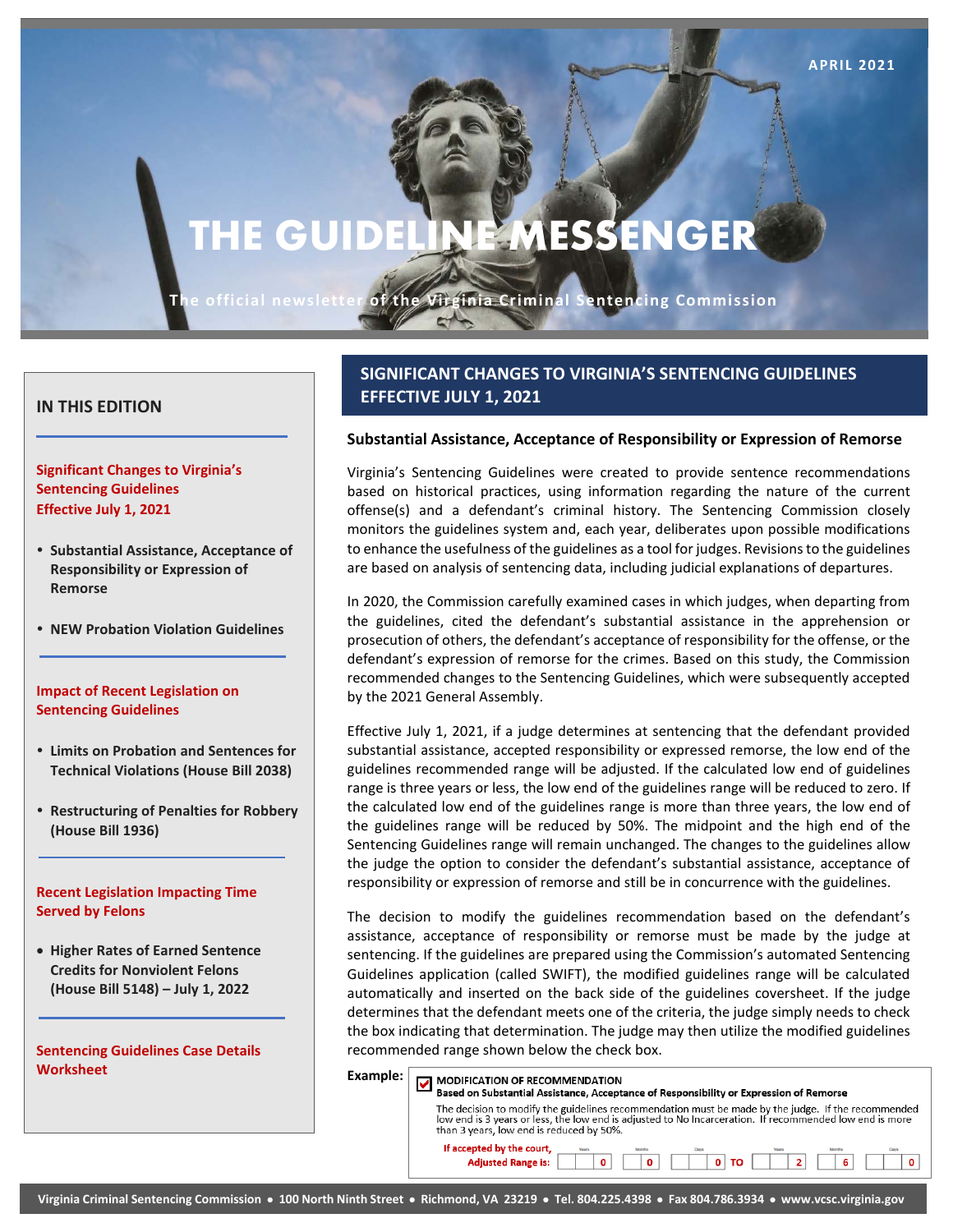# **SIGNIFICANT CHANGES TO VIRGINIA'S SENTENCING GUIDELINES EFFECTIVE JULY 1, 2021**



#### **NEW Probation Violation Guidelines**

In 2003, the General Assembly directed the Sentencing Commission to develop guidelines for violations of probation supervision for reasons other than a new criminal conviction (i.e., "technical" violations). Per the legislative mandate, the

Commission examined historical sanctioning practices in revocation hearings. Statewide use of the Probation Violation Guidelines began July 1, 2004. While a series of amendments to the Probation Violation Guidelines increased judicial concurrence, the concurrence rate remained relatively low. In 2016, the Commission approved a new study to provide the foundation needed to revise the guidelines used in revocation cases and improve the utility of the guidelines for Virginia's judges. The large-scale multi-year study

included surveys of judges and other court stakeholders, data from multiple criminal justice data systems, supplemental data collected by staff, and rigorous statistical analysis of the most comprehensive dataset on probation violations and revocation outcomes ever compiled in Virginia. Based on this study, the Commission recommended a thorough overhaul of the Probation Violation Guidelines, a recommendation that was accepted by the 2021 General Assembly. A detailed discussion of the Commission's study and findings can be found in the *2020 Annual Report*.

Perhaps most significantly, the Commission concluded that the Probation Violation Guidelines could be expanded to cover violations stemming from new felony and misdemeanor convictions (rather than just technical violations). Moreover, the Probation Violation Guidelines were improved by replacing the current instrument with multiple instruments based on the type of violation (predictive accuracy was improved using distinct instruments). In an extensive survey, circuit judges identified the original offense type, sex offender violations, prior revocations, felony convictions, and patterns of similar behavior as factors that weighed most heavily in their revocation sentencing decisions. Data analysis revealed these factors to be significantly correlated with sentencing outcomes for probation violations.

The Commission conducted a second analysis to examine the reasons cited by judges for departing from the current Probation Violation Guidelines. This analysis revealed that the judge's assessment of the probationer's rehabilitation potential (good or poor) was often important in the sentencing decision. Based on these empirical findings, the Commission concluded that a new factor could be added to the Probation Violation Guidelines to account for a probationer's rehabilitation potential. This factor is not scored by the guidelines preparer. Rather, this factor is based on judicial determination at the revocation hearing.

When the judge determines a probationer has good rehabilitation potential, despite the current violation, analysis of the data support an adjustment to the Probation Violation Guidelines to reduce the low end of the range to zero or "time served."

| Example:                                                                                                                             |                             |  |  |  |
|--------------------------------------------------------------------------------------------------------------------------------------|-----------------------------|--|--|--|
| SENTENCE FOR REVOCATION                                                                                                              |                             |  |  |  |
| <b>Rehabilitation Potential</b>                                                                                                      |                             |  |  |  |
|                                                                                                                                      |                             |  |  |  |
| Court finds that the defendant is a good candidate for rehabilitation<br>The low end of the guidelines is set to time served or zero |                             |  |  |  |
| <b>Months</b><br><b>Years</b><br>$\Box$ Life +<br>ĥ.<br>n<br>Months<br><b>Years</b>                                                  | Davis                       |  |  |  |
| Amount of Time to Serve for Violation (Effective)  □ Life +<br>٥<br>n                                                                | $\mathbf o$<br>Sentenced to |  |  |  |

Through the course of the study, the Commission noted that the information and level of detail provided to circuit court judges regarding violations varies considerably across, and even within, probation districts. For example, information related to the length of time absconded, treatment programs attempted or completed by the probationer, and specific sex offender conditions violated have been identified by judges as important in sentencing but are not consistently available in the Major Violation Reports submitted to the court. To address this, the Commission has added new documentation fields to the Sentencing Revocation Report and the Probation Violation Guidelines to ensure judicial access to important case information is standardized statewide. Further, beginning July 1, 2021, only probation officers will be authorized to complete the Probation Violation Guidelines, which must be submitted with an updated criminal history check.

Further modifications to the Probation Violation Guidelines were necessary in order to make them compatible with the requirements of House Bill 2038, adopted by the 2021 General Assembly. The provisions of House Bill 2038 are discussed in the next section.

The revised Probation Violation Guidelines will take effect on July 1, 2021. Prior to implementation, the Commission will provide training to individuals who prepare the Probation Violation Guidelines for the court. As always, judicial concurrence with the guidelines remains discretionary. The Commission will closely monitor judicial response to the new guidelines and will recommend further adjustments, if necessary, based on judicial practice after the changes take effect.

> **To view the new Sentencing Revocation Report and the Probation Violation Guidelines, see <http://www.vcsc.virginia.gov/training/SRR.pdf>**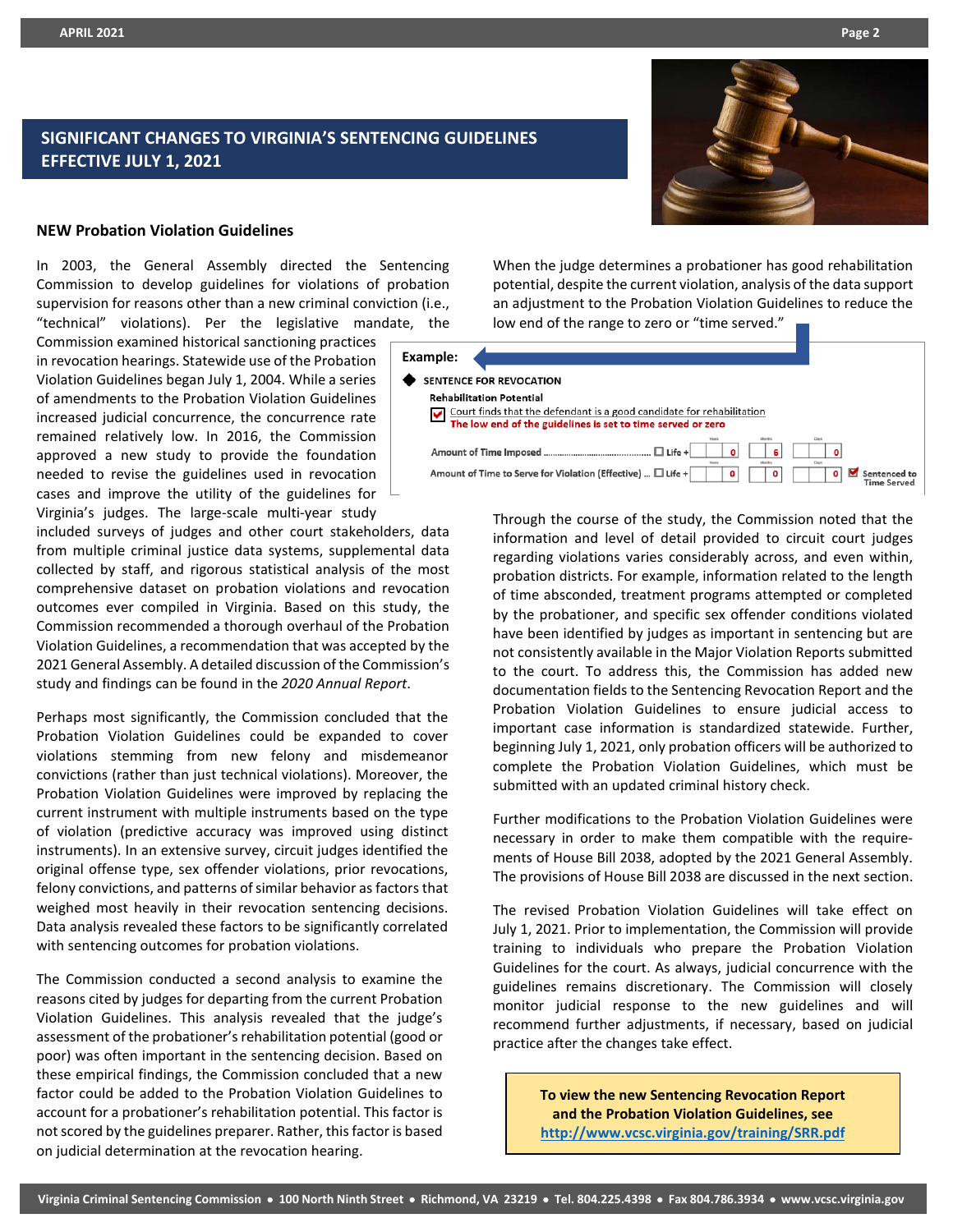# **IMPACT OF RECENT LEGISLATION ON SENTENCING GUIDELINES**



#### **Limits on Probation and Sentences for Technical Violations (House Bill 2038)**

House Bill 2038, passed by the General Assembly in 2021, specifies limits for periods of probation and supervised probation, as well as sentences for technical violations. Under the legislation:

- The court, at sentencing, may fix the period of probation only up to the statutory maximum of the offense; the limitation does not apply to the extent that an additional period of probation is necessary for the defendant to participate in a court-ordered program or when the defendant still owes restitution and is subject to § 19.2-305.1;
- The period of *supervised* probation may not exceed 5 years from the release of the defendant from active incarceration;
- These limits do not apply to defendants convicted of certain sex offenses (current requirements for sex offenders remain);
- In any case where a court suspends the imposition or execution of a sentence, it may fix the period of suspension only up to the statutory maximum of the offense; this does not apply if an additional period of suspension is necessary for the defendant to participate in a court-ordered program;
- The court may not conduct a revocation hearing unless the court issues process to notify the accused or to compel his appearance *within 90 days of receiving notice of the alleged violation* or within 1 year after the expiration of the period of probation or period of suspension*, whichever is sooner,* or, for failure to pay restitution, within 3 years after such expiration;
- If neither a probation period nor a period of suspension was fixed by the court, the court must issue process within *6 months* (rather than 1 year) after the expiration of the maximum period for which the defendant might originally have been sentenced.

House Bill 2038 defines "technical violation." For the purposes of the legislation, a technical violation means a failure to:

- Report an arrest within 3 days;
- Maintain regular employment or notify of job changes;
- Report within 3 days of release from incarceration;
- Permit a probation officer to visit home or employment;
- Follow instructions; be truthful and cooperative;
- Refrain from the use of alcoholic beverages to excess;
- Refrain from the use, possession, or distribution of drugs;
- Refrain from the use, ownership, or possession, of a firearm;
- Gain permission to change residence; or
- Maintain contact with the probation officer (not abscond).

The definition of technical violation in House Bill 2038 does not include violations of special conditions set by the court, such as gang or sex offender restrictions.

House Bill 2038 specifies that multiple technical violations arising from a single course of conduct or considered at the same revocation hearing shall not be considered separate technical violations for the purposes of sentencing.

When finding the defendant in violation, the court may revoke the suspension and impose a sentence in accordance with the provisions of the bill (see below). The court may again suspend all or part of the sentence for a period up to the statutory maximum period for which the defendant might originally have been sentenced, less any time already served. However, if a court finds that the defendant absconded, the court may extend the period of probation or suspended sentence by the length of time the defendant had absconded. Under the bill, the period of any suspension of sentence must be measured from the date of the entry of the original sentencing order.

HB2038 limits the amount of active incarceration a court can impose for a technical violation of probation supervision as follows:

| <b>Violation</b>                                                                                                                | <b>Sentence specified</b><br>in HB2038                                                                                                     |
|---------------------------------------------------------------------------------------------------------------------------------|--------------------------------------------------------------------------------------------------------------------------------------------|
| <b>1st technical violation</b><br>not related to firearm or absconding                                                          | No active incarceration                                                                                                                    |
| 2nd technical violation<br><b>OR</b><br>1st technical violation related to<br>firearm or absconding                             | <b>Presumption against</b><br>incarceration or, if the<br>defendant cannot be safely<br>diverted, up to 14 days of<br>active incarceration |
| 3rd or subsequent technical violation<br><b>OR</b><br>2nd or subsequent technical violation<br>related to firearm or absconding | <b>Whatever sentence may</b><br>have been originally<br>imposed                                                                            |

The limitations on sentencing do not apply to the extent that an additional term of incarceration is necessary to allow a defendant to be evaluated for or to participate in a court-ordered drug, alcohol, or mental health treatment program.

It is important to note that sentences for violations arising because of new offense convictions and sentences for violations of special conditions are not affected by the legislation.

With the passage of House Bill 2038, the Sentencing Commission adjusted the new Probation Violation Guidelines, which take effect on July 1, 2021, to ensure they are compatible with the requirements of the new law. Specifically, the Probation Violation Guidelines have been adjusted to reflect the caps on sentences for technical violations specified in the legislation.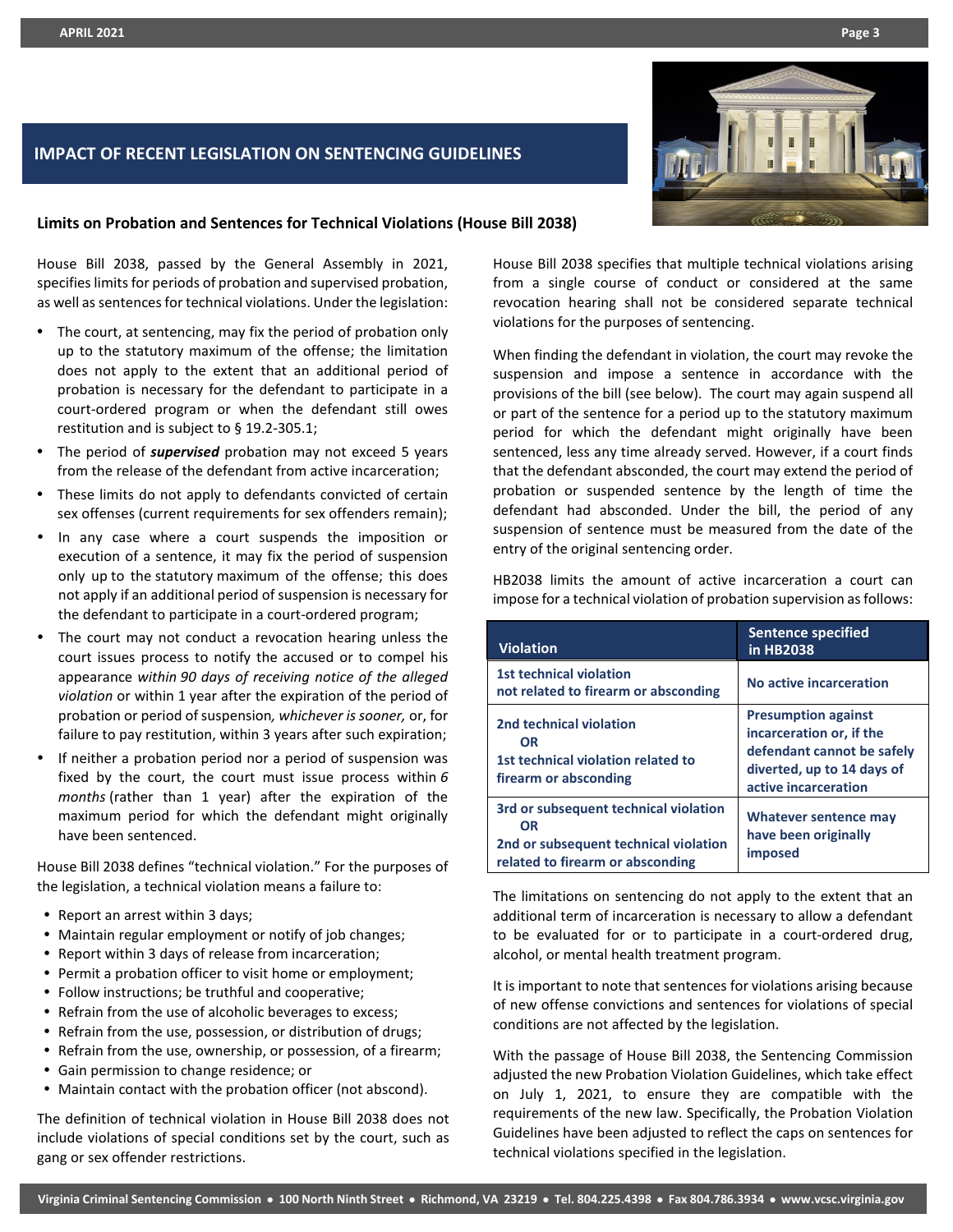# **IMPACT OF RECENT LEGISLATION ON SENTENCING GUIDELINES**

#### **Restructuring of Penalties for Robbery (House Bill 1936)**

The General Assembly recently adopted House Bill 1936 to create degrees of punishment for robbery based on the elements of the robbery offense, as shown below.

| House Bill 1936<br>Elements of Robbery (§ 18.2-58)                                                                                       | Penalty<br>(Effective July 1, 2021) |
|------------------------------------------------------------------------------------------------------------------------------------------|-------------------------------------|
| Results in serious bodily injury<br>or death                                                                                             | Class 2 felony (20 years - Life)    |
| Use or display of firearm in<br>threatening manner                                                                                       | Class 3 felony (5 - 20 years)       |
| Use of physical force not resulting<br>in serious bodily injury; use of a<br>deadly weapon other than firearm<br>in a threatening manner | Class 5 felony (1 - 10 years)       |
| Use of threat/intimidation not<br>involving a deadly weapon                                                                              | Class 6 felony (1 - 5 years)        |

The crime of robbery (§ 18.2-58) is currently punishable by imprisonment of five years to life. The effect of the legislation is to reduce the maximum penalty for completed robbery offenses except in cases involving serious bodily injury or death. In addition, § 16.1-269.1(C) was amended to limit the required transfer of juveniles to circuit court (upon finding of probable cause) to the two most serious classes of robbery.

The legislation creates classes of robbery that are very different than the way robbery is delineated in the guidelines currently (which is by location – street, business, residence, bank - and whether or not a firearm/simulated firearm was used). Current data are insufficient to perform the analysis necessary to develop guidelines based on the proposed classes. Further, it is not known how charging practices or sentencing patterns for robbery will evolve under the new schema (or what impact the new schema may have on sentences for robberies committed prior to, but sentenced after, July 1, 2021). Most likely, the current guidelines will not accurately reflect the typical or average robbery outcomes based on the new classifications. The *Code* specifies how revisions to the Sentencing Guidelines are to be handled. Revisions to the robbery guidelines cannot be implemented until July 1, 2022, at the earliest.

**For these reasons, the Commission has determined that robbery will not be covered as a primary offense under the guidelines until a full analysis of sentencing under the new penalty structure can be completed.** The Commission will submit proposed revisions to the robbery guidelines in a future Annual Report.



Guidelines users should be aware that House Bill 1936 did not modify § 18.2-58.1, which defines the punishment for carjacking. Therefore, the current guidelines for carjacking offenses prosecuted under § 18.2-58.1 will continue to apply.

Also, House Bill 1936 may affect the scoring of the guidelines when the defendant has a robbery conviction in his/her criminal history. As noted in the Sentencing Guidelines Manual, the scoring of prior record, and therefore the classification of prior record into Category 1 or Category 2, is based on the current statutory maximum penalty of the offense. With the penalty changes enacted as a result of HB1936, some individuals with a prior robbery conviction will shift from having a Category 1 record to a Category 2 record due to the change in the maximum penalty for certain robberies. Moreover, Guidelines preparers are instructed that, if there is not sufficient information to determine the seriousness of a prior record offense, it should be scored at the lowest possible penalty level.

> *As a result of House Bill 1936, the Commission has determined that robbery will not be covered as a primary offense under the guidelines until a full analysis of sentencing under the new penalty structure can be completed. The Commission will submit proposed revisions to the robbery guidelines in a future Annual Report.*

*Because House Bill 1936 did not modify § 18.2-58.1, related to carjacking, the guidelines for carjacking will continue to apply.*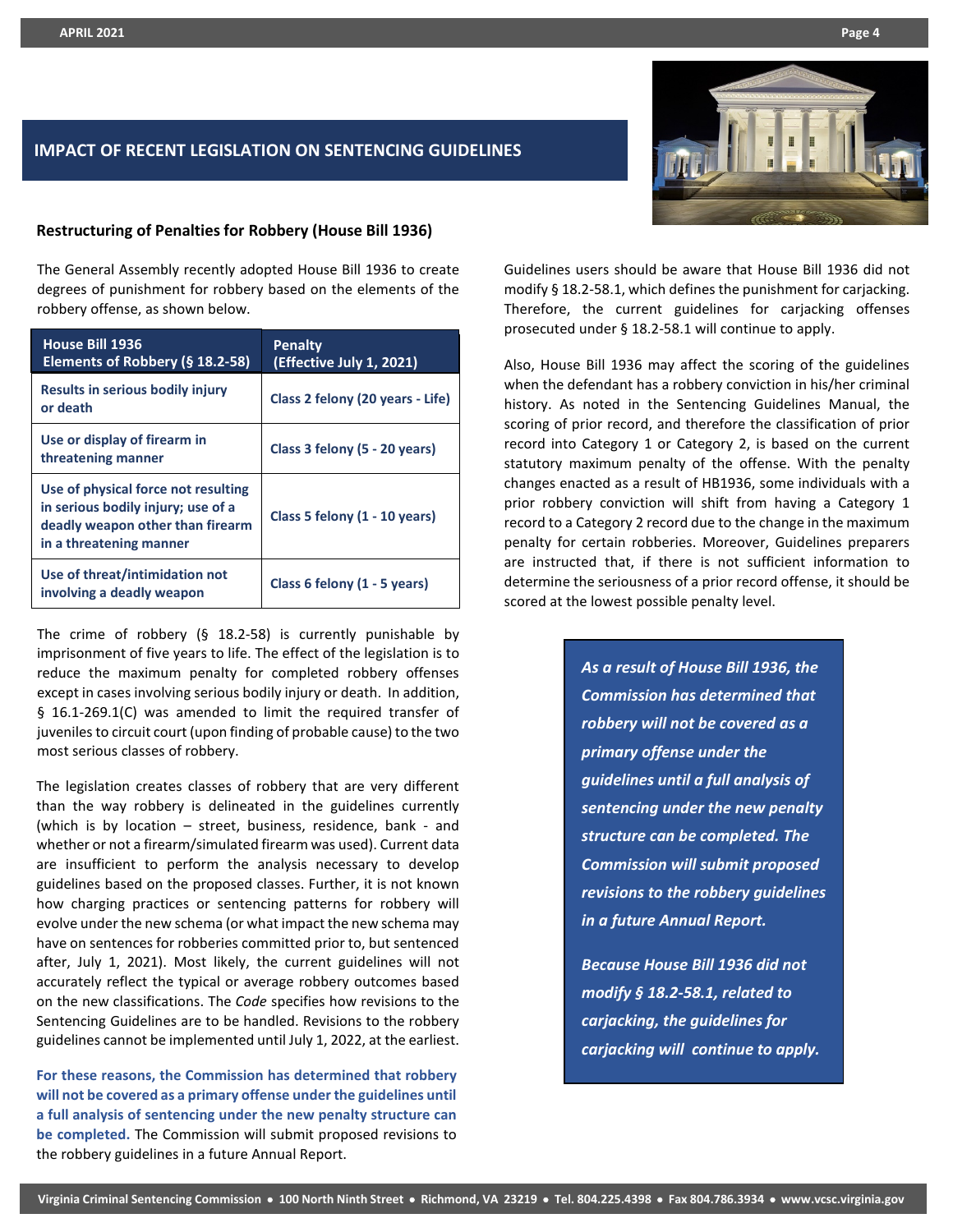# **RECENT LEGISLATION IMPACTING TIME SERVED BY FELONS**

# **Higher Rates of Earned Sentence Credits for Nonviolent Felons (House Bill 5148) - Effective July 1, 2022**

The General Assembly passed House Bill 5148 during a Special Session in the fall of 2020. The legislation, which will take effect *on July 1, 2022*, will increase the rate at which individuals serving time for nonviolent felony offenses earn sentence credits. Currently, pursuant to § 53.1-202.3, all felons must serve a minimum of 85% of the active sentence ordered by the court (felons may earn a maximum of 4 ½ days off for every 30 days served). Under the provisions of House Bill 5148, persons serving time for certain nonviolent felonies will be eligible to earn as much as 15 days for every 30 days served, based on their participation in programs and record of institutional infractions during confinement. If a nonviolent felon earns at the highest rate throughout his sentence, he will serve no less than 65% of the court-ordered sentence. The provisions of this legislation will apply retroactively to the entire sentence of any person who is confined in a state correctional facility and participating in the earned sentence credit system on July 1, 2022.

Offenses excluded from the expanded sentence credits are listed below. State inmates convicted of these offenses will continue to serve at the lower rates of earned sentence credits (maximum of 4 ½ days off for every 30 days served).

- Class 1 felonies;
- 1<sup>st</sup> or 2<sup>nd</sup> degree murder, felony murder, solicitation to commit murder, lynching;
- Acts of terrorism punishable as Class 2 felonies or treason;
- Felony kidnapping or abduction (Article 3 of Chapter 4 of Title 18.2);
- Malicious wounding (§ 18.2-51 et seq.), strangulation (§ 18.2-51.6) or female genital mutilation (§ 18.2-51.7);
- Felony assault of family/household member (§ 18.2-57.2);
- Robbery (§ 18.2-58) or carjacking (§ 18.2-58.1);
- Rape or other felony sexual assault (Article 7 of Chapter 4 of Title 18.2);
- Burglary with intent to murder, rape, rob or commit arson (§ 18.2-90);
- Felony stalking  $(§ 18.2-60.3);$
- Felony violation of protective order (§§ 16.1-253.2, 18.2-60.4);
- Felony prostitution or sex trafficking (Article 3 of Chapter 8 of Title 18.2);
- Use of machine gun or sawed-off shotgun in crime (§ 18.2-289, § 18.2-300(A));
- Indecent liberties, certain felony crimes against children or incapacitated adults (Article 4 of Chapter 8 of Title 18.2 - except bigamy and Class 6 felony child abuse);
- Child pornography offenses (except  $1<sup>st</sup>$  offense possession) or online solicitation of minors (Article 5 of Chapter 8 of Title 18.2);
- Permit minor to perform in sexually explicit material (§ 40.1-100.2);
- Cruelty or injuries to children (§ 40.1-103);
- Torture or mutilation of animals resulting in serious injury or death (§ 3.2-6570(F));
- Trespass on school property with intent to abduct child (§ 18.2-128(B));
- Sexually violent predator escape, leave state, fail to return (§ 37.2-917, § 37.2-918);
- Second or subsequent convictions (in any combination, with liberty in between) for: Voluntary manslaughter, mob-related felonies, unlawful wounding, certain acts of terrorism, burglary (§ 18.2-89, § 18.2-92), arson of an occupied dwelling, church, or public building, poison/adulterate food with intent to injure or kill, animal fighting,  $1<sup>st</sup>$  offense possession of child pornography, felony failure to pay wages, paramilitary activities, burn cross/other object to intimidate, display noose/swastika to intimidate.



**House Bill 5148 2020 General Assembly (Special Session I)**

**Rate of earned sentence credits for nonviolent felons** *effective July 1, 2022***:**

- **Level 1 = 15 days per 30 days served**
- **Level 2 = 7.5 per 30 days served**
- **Level 3 = 3.5 per 30 days served**
- **Level 4 = 0 days for 30 days served**

**To see a list of Virginia Crime Codes (VCCs) identifying the specific offenses eligible for the 65% earned sentence credit rate versus the 85% earned sentence credit rate, see [http://www.vcsc.virginia.gov/](http://www.vcsc.virginia.gov/%20training/credit.pdf)  [training/credit.pdf](http://www.vcsc.virginia.gov/%20training/credit.pdf)**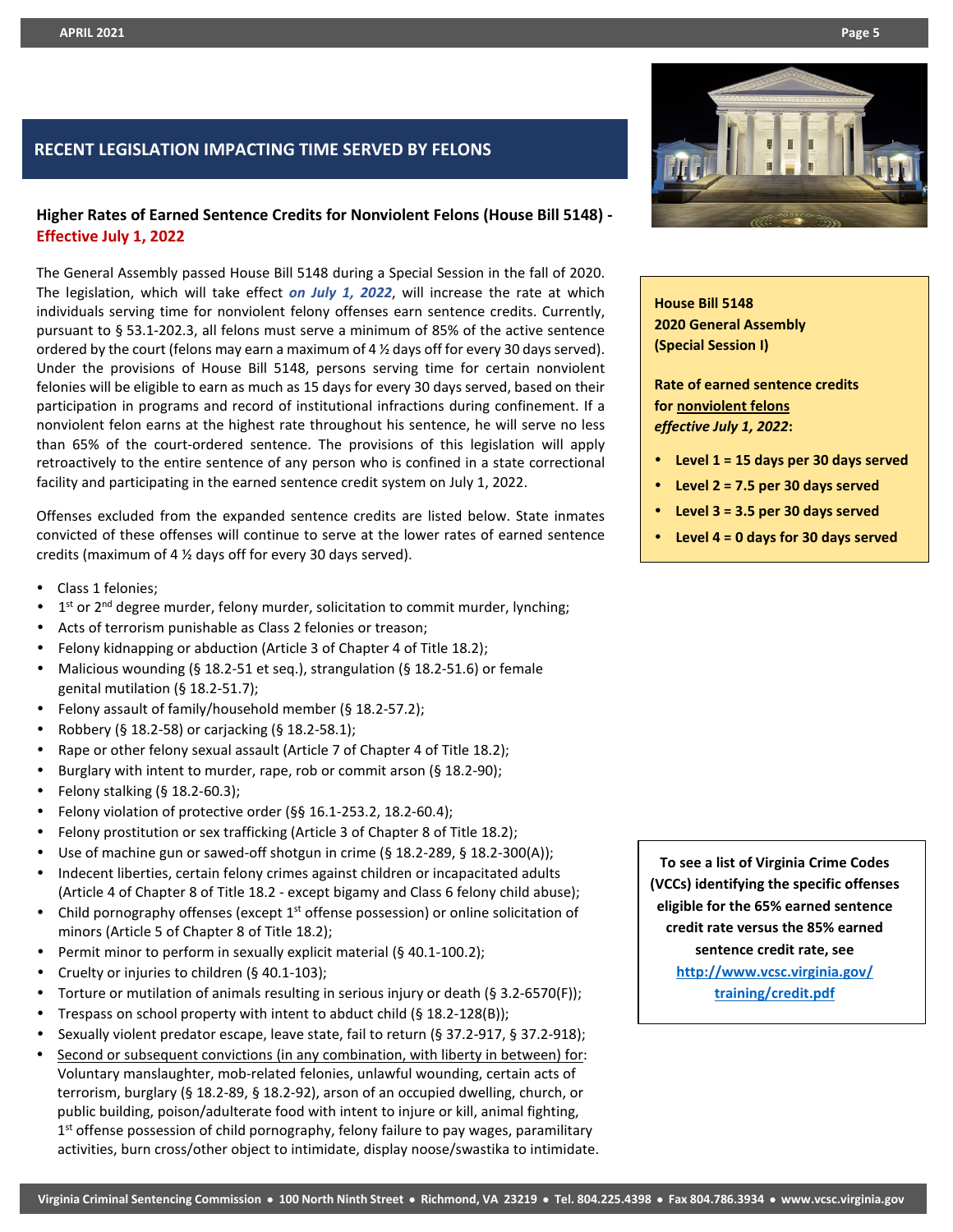

# **SENTENCING GUIDELINES CASE DETAILS WORKSHEET EFFECTIVE JULY 1, 2021**

**NEW Worksheet Will Be Incorporated into the Sentencing Guidelines** 

The Sentencing Commission has a number of legislative mandates that it must fulfill. Among these, the Commission must develop, maintain and modify a system of discretionary Sentencing Guidelines for use in all felony cases that take into account historical data (§ 17.1-803(1)). The Commission has also been charged with monitoring sentencing practices in felony cases throughout the Commonwealth, including the use of the Sentencing Guidelines, and maintaining a database of the information obtained (§ 17.1-803(7)). The Commission must also perform such other functions as may be required by law or may be necessary to carry out its mandates (§ 17.1-803(11)). Other functions include special studies or detailed analyses as directed by the General Assembly. To fulfill its legislative mandates, the Commission requires criminal case information of the highest quality. Pre-sentence reports are not completed for all felony cases and, in fact, are prepared in only 40%-45% of felony sentencing events in Virginia. There is currently no universal source of information for felony cases in the Commonwealth.

Also of critical importance, the Commission has observed that the information and level of detail provided to circuit court judges in felony cases varies markedly, particularly when the court does not receive a pre-sentence report. Since the 1980s, a primary objective of the sentencing guidelines has been to decrease unwarranted sentencing disparity and promote consistency and predictability in sentencing. In order to achieve this goal, it is vital that judges receive accurate sentencing guidelines but also standardized information regarding details of the offense. Furthermore, providing the judge with consistent information pertaining to the circumstances of the defendant (including substance abuse and mental health issues and treatment history) allows the judge to fully consider the unique aspects of each case before the court.

To address the critical need for information, the Commission recently approved a Case Details Worksheet that will be incorporated into the Sentencing Guidelines beginning July 1, 2021. This one-page worksheet will be a vital and essential tool for providing information to the court and to the Commission. This worksheet must be completed by the individual preparing the guidelines for the court and included in the sentencing guidelines packet submitted for sentencing.

The majority of the worksheet captures details of the offense(s) that must be known to accurately score the sentencing guidelines, as well as other elements that judges have indicated as relevant in the sentencing decision. The remainder of the worksheet (the lower section) is designed to capture other factors that may be known at the time of sentencing, such as a defendant's substance abuse issues, that the judge may wish to consider in the sentencing decision. There is no requirement that the guidelines preparer conduct an interview with the defendant that would not otherwise be scheduled (for example, to complete a pre-sentence report ordered by the court). Information in the lower section of the worksheet may be submitted to the preparer by the defendant or his/her attorney. With more complete and accurate information submitted to the court, the judge has a better opportunity to structure an appropriate sentence that can address the needs of the defendant. If the guidelines are prepared using the Commission's automated Sentencing Guidelines application (called SWIFT), the Case Details Worksheet can be completed within the automated system.

When the primary offense at sentencing is not covered by the guidelines, users should nonetheless complete the Sentencing Guidelines Cover Sheet and the Case Details Worksheet. This is critically important in robbery cases, as House Bill 1936 resulted in the suspension of the robbery guidelines pending analysis of new sentencing data (see page 4 of this newsletter).

Each spring, Commission staff conduct an extensive round of training on "What's New" in the Sentencing Guidelines. The Case Details Worksheet will be included in this year's "What's New" seminars, which will be offered in virtual and in-person formats.

Based upon the information gathered through this worksheet, the Commission will be able to recommend revisions to the guidelines to ensure that they continue to reflect an accurate benchmark of the typical sentencing outcome in similar cases.

**To view the new Case Details Worksheet, see <http://www.vcsc.virginia.gov/training/casedetails.pdf>**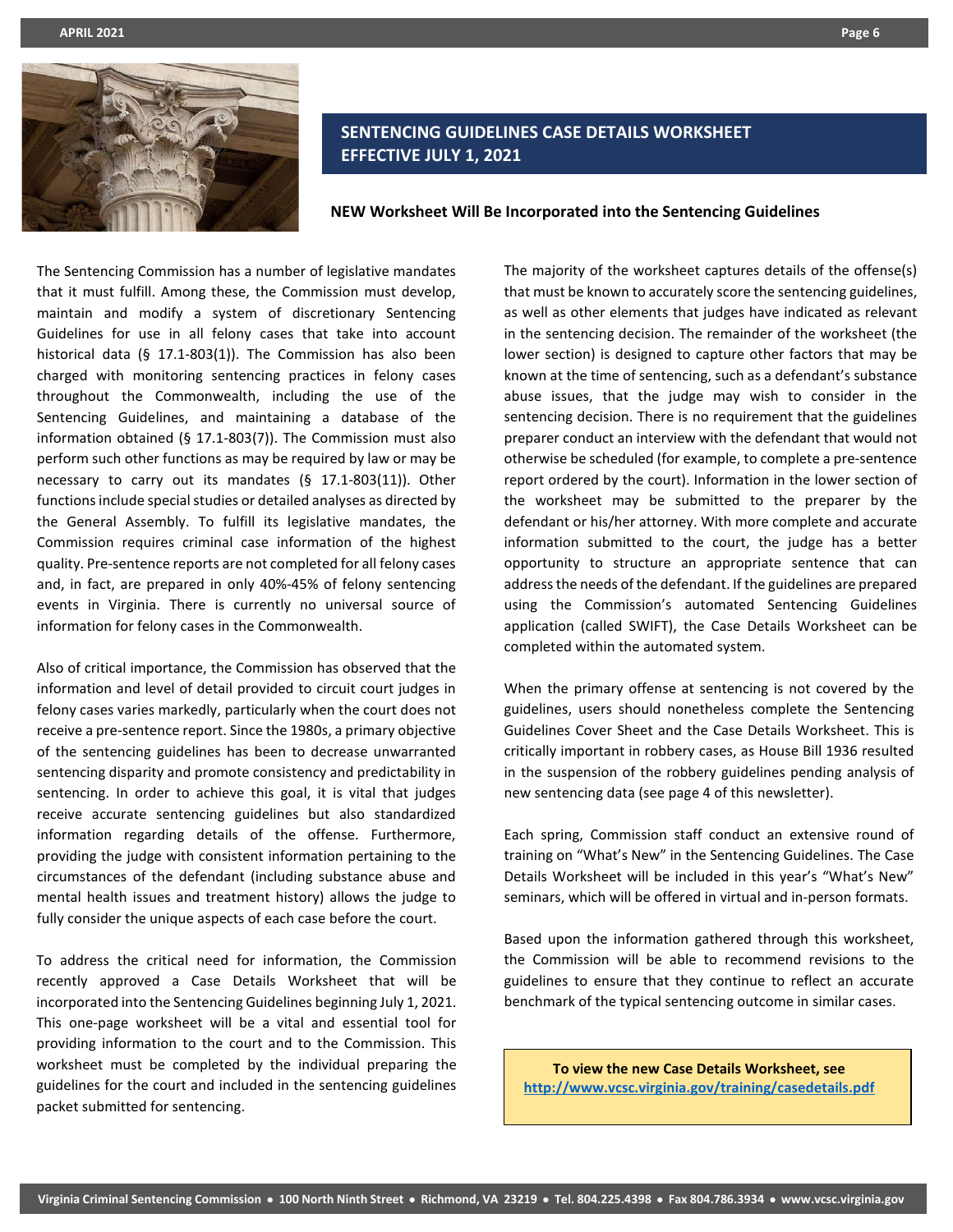

# **EXPLANATIONS OF DEPARTURE SPECIAL NOTE:**

To assist judges, the Commission interprets certain check boxes on the guidelines form as departure explanations. The Commission interprets the following as a departure reason:

- The jury trial box is checked, **OR**
- The judge checks one of the boxes indicating the acceptance of a plea agreement, **OR**
- The judge checks the box for DOC's CCAP program.

*However, for public consumption, the Commission recommends that a judge write a reason for departure whenever the active sentence is outside the guidelines recommended range.*

# **CALCULATION OF GUIDELINES CONCURRENCE**

**While compliance with the guidelines is discretionary, a judge is required to review the guidelines before sentencing and provide a written explanation for departure when giving a sentence outside the guidelines range (§ 19.2-298.01).**

#### **TYPES OF CONCURRENCE:**

#### *STRICT CONCURRENCE*

The effective sentence is exactly within the recommended range.

#### *NONVIOLENT OFFENDER RISK ASSESSMENT*

When an alternative sanction is recommended, the judge gives a less restrictive sentence than is recommended by the traditional guidelines. Examples:

- Jail or probation instead of prison
- HEM or time served instead of jail
- No effective time instead of prison/jail

# *SPECIAL NOTE:*

If the judge sentences a defendant to an alternative when it is recommended by risk assessment, the judge does not need to submit a departure explanation.

#### *SEX OFFENDER RISK ASSESSMENT*

In rape and sexual assault cases, the effective sentence is within the low end of the recommendation and the adjusted high end of the recommendation.

#### *TIME SERVED*

The "Time Served" box is checked and:

- the Section B recommendation is 1 day 6 months OR
- the Section B recommendation is probation/no incarceration (*The effective sentence must be less than 3 months and specified in days)* OR
- the low end of the Section C recommendation is 7 months.

#### *ROUNDING*

The effective sentence is at least six months and it is within 5% of the recommendation (or, if 5% equates to less than one month, the effective sentence is within one month above or below the recommendation).

#### *FIRST OFFENDER (Effective 7/1/2018)*

The defendant is eligible for disposition under the first-offender statute (§ 18.2-251), the judge defers the finding of guilt and places the defendant on probation with terms and conditions as specified in § 18.2-251.

#### *SUBSTANTIAL ASSISTANCE, ACCEPTANCE OF RESPONSIBILITY OR EXPRESSION OF REMORSE (Effective 7/1/2021)*

In cases in which the judge determines the defendant has provided substantial assistance, accepted responsibility or expressed remorse, the effective sentence is within the adjusted low end and the high end of the recommended range.

## **PROBATION VIOLATION GUIDELINES & GOOD REHABILITATION POTENTIAL (Effective 7/1/2021)**

In cases in which the judge determines the probationer has good rehabilitation potential, the effective sentence is between zero (or "time served") and the high end of the recommended range.